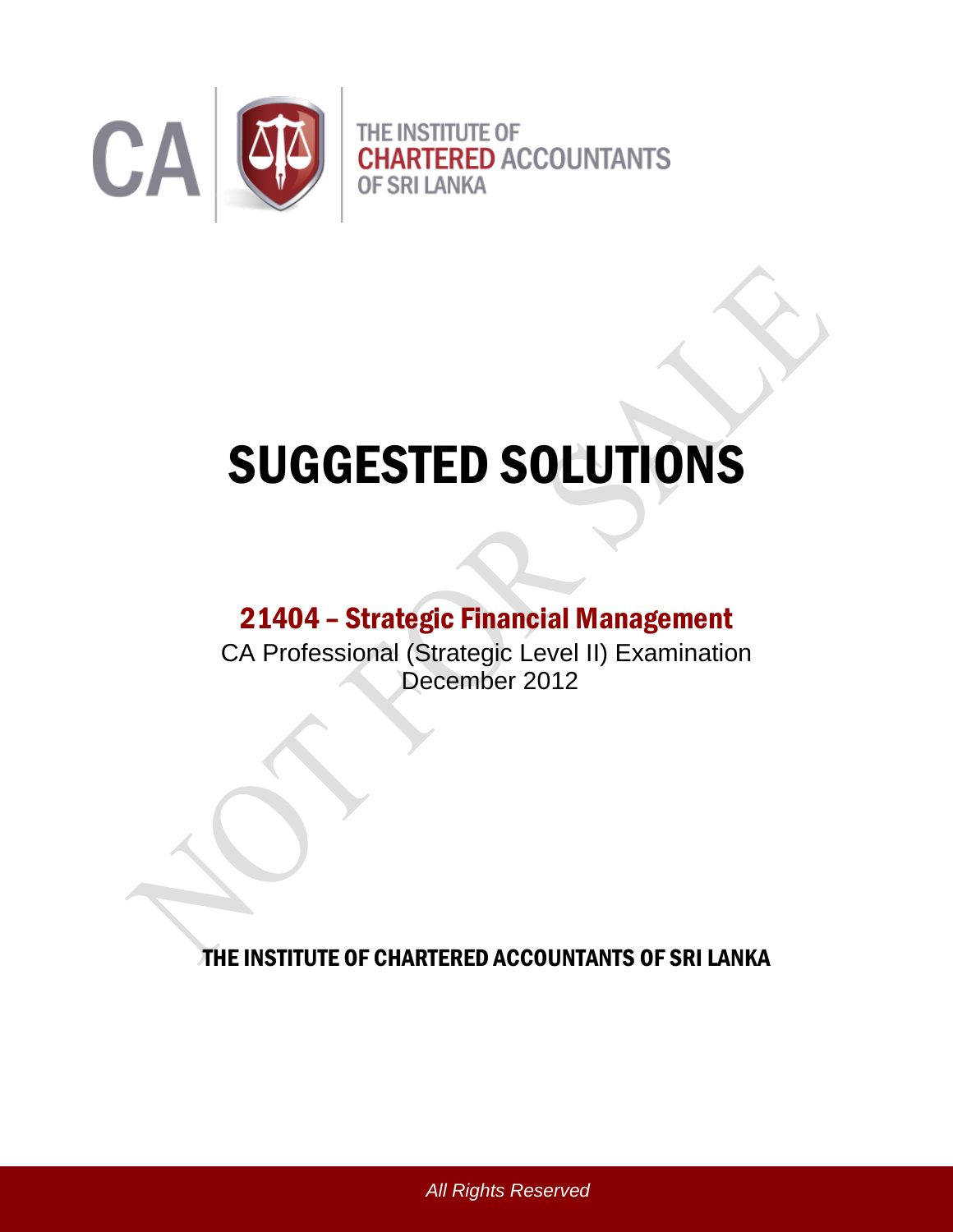#### *(a) Explain the relevance of each of the items of economic data listed above to Autosmile.*

**(9 marks)**

#### (i) **Increase in CBSL base rate**

 **This will directly affect the cost of capital;** both the cost of borrowing and the cost of equity (expected rate of return by shareholders) will go up due to increasing base interest rate.

It will have a negative impact on the expected expansion projects/investments of the company. As the cost of capital (WACC) will go up, future cash flows of the project will be discounted by a higher discount rate. This will result in lower NPV or even negative NPV.

 The interest rate increase will have an impact on the level of overall demand in the economy. This will have a heavy impact on supermarket customers. Credit available through credit cards will also be expensive with the increase in the base rate. The Autosmile"s turnover might not grow as expected when the level of interest rates goes up. (It may even come down)

The increase in interest rate will also reduce the general economic confidence. This will also have a negative impact on the business.

#### (ii) **Effects of present and forecast rates of inflation**

- A parallel increase in inflation will further influence the level of interest rates to go up as higher levels of inflation will reduce the real rate of interest for savings.
- The increase in inflation will also result in reducing the purchasing power. But the business can be temporarily better off with inflation as they can buy cheaper and eventually sell higher. However, this principle would not be applicable for price marked items. Furthermore, there will not be a much inflation gain as most of the items sold in supermarkets are price marked.

There will be a negative impact on trade volume especially for non-essential items for which supermarkets will get better margins.

• The required amount of capital for the expansion will go up. The capital cost of planned expansion/investments will also go up.

#### (iii) **Effects of Tax Rates**

As no change is expected in tax rates in the near future, it is easier to plan with confidence for the next 12 months .

#### (iv) **Effects of Increasing VAT**

We can expect a drop in sales as well as a drop in profit margins and the overall profits. This will have a negative impact on the supermarket.

#### (v**) The government investigation on processed foods**

This will have a special impact on the supermarket(as supermarkets are concentrated more on processed foods) leading to drop in profit margins

#### (vi) **Increase in tax on alcohol products**:

The increase in alcohol tax has been a very common strategy adopted by successive governments in Sri Lanka with an increase in tax. There will be an initial drop in sales volume but it will reverse soon as alcohol is an addictive product. However, the long term growth of alcohol business not be affected in the case of milk powder a similar behaviour would be expected.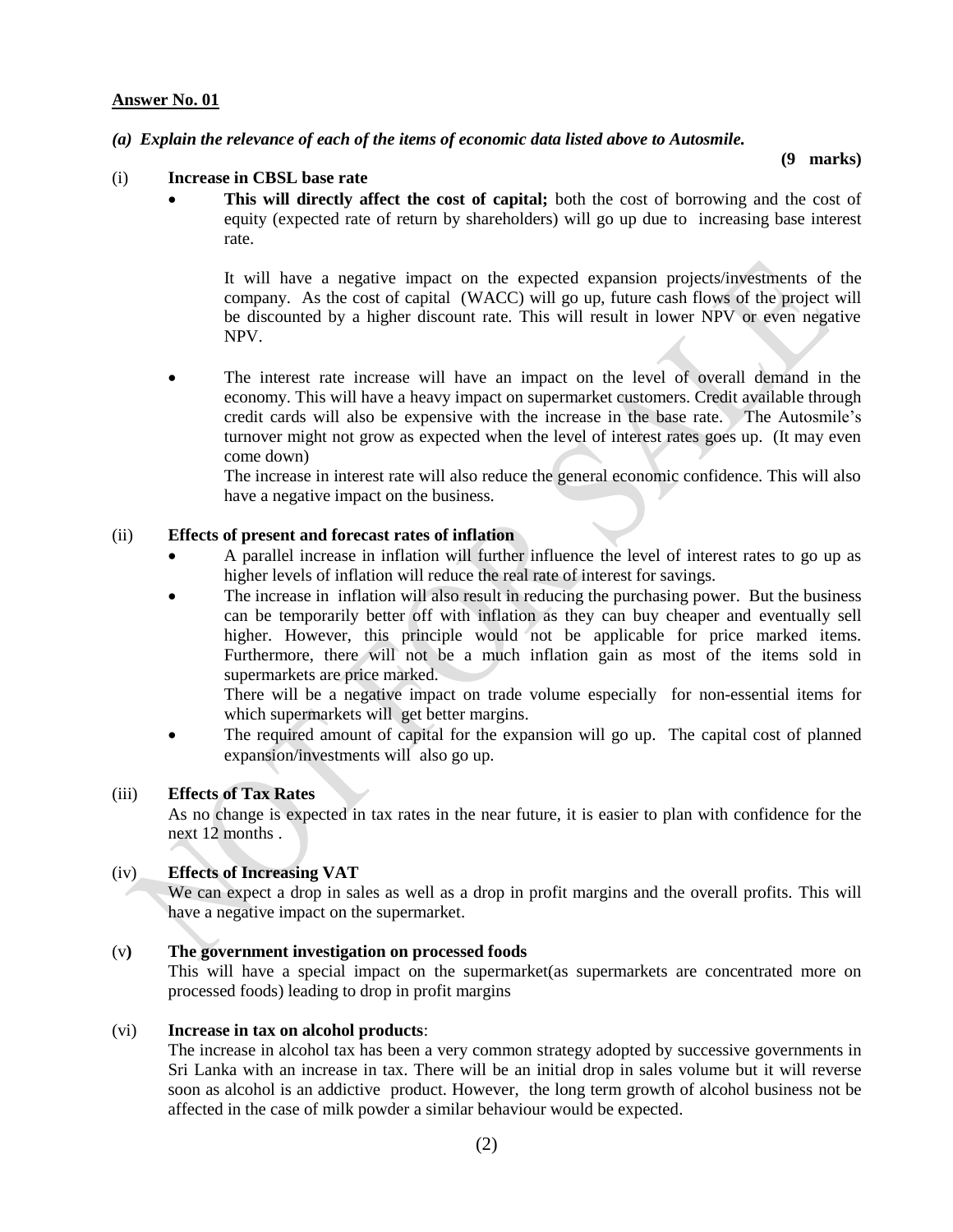#### *(b) Explain whether Autosmile should continue with its expansion plan and other investment proposals. Clearly justify your arguments for or against the expansion.*

**(9 marks)**

Currently, there are two major threats faced by Autosmile.

- 1. Unfavorable macro environment
- 2. Stiff competition coming from the growing number of supermarket chains in the country and the numbers of stores under each chain

How to achieve a sustainable growth for the company under the current environment seems to be a major issue.

#### *Candidates are required to make an attempt to develop their arguments within the backdrop of these current issues.*

#### **Arguments in favor of Expansion:**

#### **i. Need for growth**

The company has started and continued as a family business. now desiring an expansion. As the macroeconomic factors are cyclical, the identified investment proposals business should not be completely abandoned due the changing macro environment. The challenge is meeting the threats of the changing environment effectively.

#### **ii. The need to increase sales**

The Company"s gross margins would be lower as discussed above. Therefore, the company has to adopt some strategies to increase the volume of sales. The innovative ideas, .e.g. expansion of the product range, introduction of gift vouchers which the company has already implemented seem to be successful. With this positive trend, introducing more outlets would help to expand its customer base. Also, the two new proposals; viz. starting a food processing factory and a processing factory for dairy products, would help to expand the business through supply chain and enhance the value addition by the company, and its profit margins. However, before embarking on new projects, the proposals should be properly evaluated.

#### **iii. Increase in cost of capital**

Further increase in the interest rate levels in the near future is expected. In the current Sri Lankan context, interest rates will go up further due to the day by day worsening of public finance situation. and it is expected that this trend will continue in the medium term. Therefore, it can be argued that it is better to raise the capital now for the expansion and other investment projects before the level of interest rates goes up further. (However, the Central Bank has decreased the policy rates by 25 basis points in December. This can be construed as a measure taken against the trend. Medium to long run rates will tend to go up further, unless the macro-economic factors improve.

#### **Access to capital:**

From the provided information, it seems that Autosmile has not yet tapped the all possible sources of finance. Hopefully they may raise further equity capital by way of a right issue. Further, the company may consider the use of debt as well.. This is slightly higher but , the after tax cost of debt (Debt is tax deductible) would not be that high. The company has to carefully decide on the options for raising the required funds for any expansion.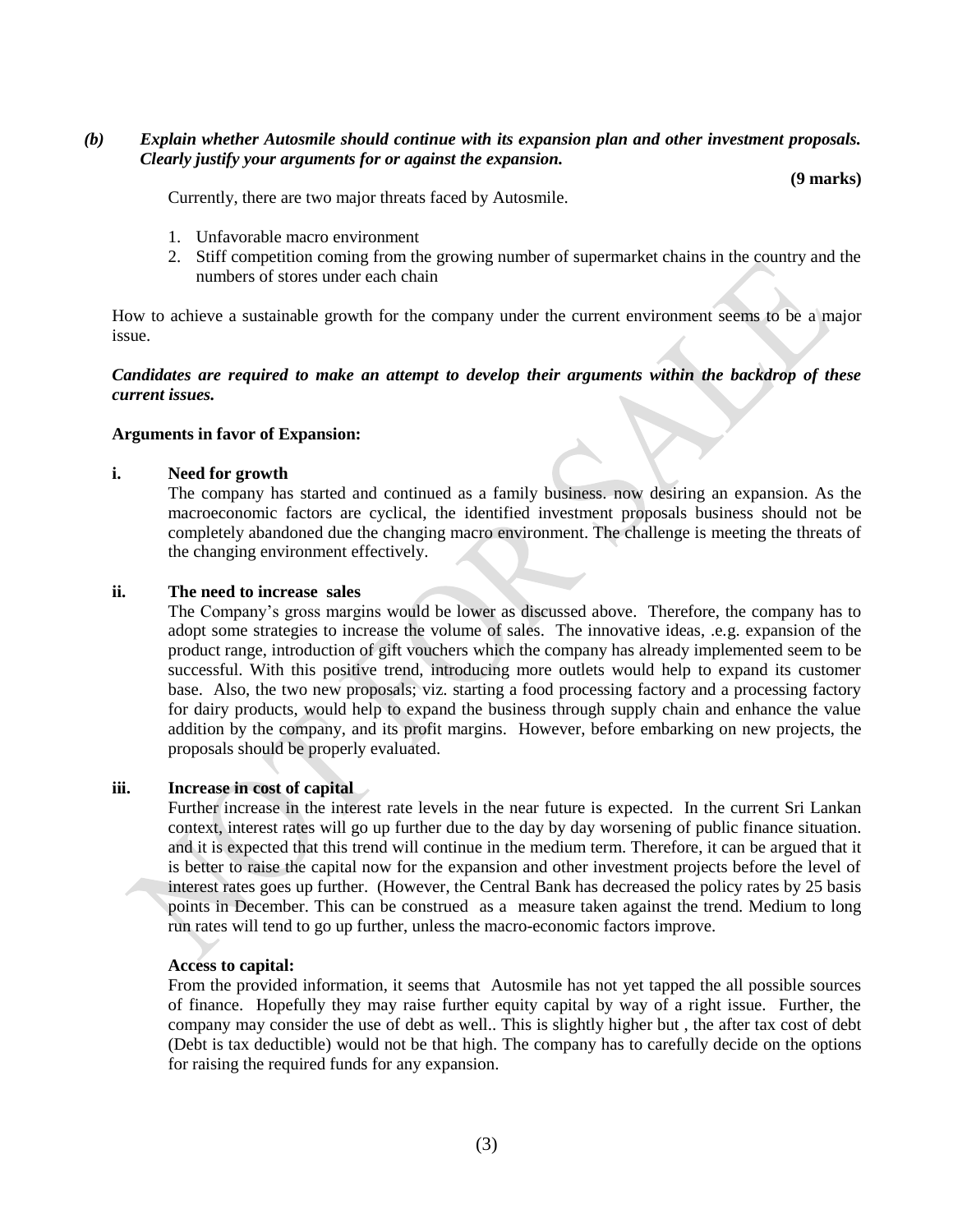#### **v. Bulk order discounts**

With the expansion, the company would be able to change its convenient but expensive purchasing policy. Operating more stores definitely can induce purchases with direct imports yielding higher trade discounts.

#### **Advantage over supply chain and bulk order discount**

The proposed expansion will help to overcome some weaknesses of its current business model of the company. If the company has its own processing and packaging factory (both dairy and other products), maintaining the quality of products and reducing the dependency of outside suppliers could be expected.

#### **iv. Economy of scale**

Business expansion could lead to various forms of economy of scale. Most of the supermarkets today go for their own brands, especially for processed food and dairy products. Further it enables the company to have a more effective management system etc.; improvements in supply chain etc.

#### **v. Wider geographical coverage**

When the company reaches a wider customer base with expansion, its operational risk will go down.

#### **Growing per capita income and changing lifestyle**

With the growing per capita income, lifestyle of the people is changing. More and more people are getting used to the supermarket concept and this is an opportunity to Autosmile.

#### **Argument against expansion:**

#### **i. Weak Capital market:**

Due to the current negative sentiments in the CSE, the company may not be able to get the right price for new issue of shares to raise the required capital.

#### **Worsening macro environment**

Most of these factors have been discussed in the previous section of the answer.

#### **ii. Absence of a proper business strategy**

The company does not seem to have a proper business strategy. Mere expansion will not be a proper strategy at this moment of severe competition. Any decision needs prudent approach.

#### **Absence of proper project appraisal**

Before, taking a concrete decision on the proposal, it is necessary for the company should carry out a comprehensive project appraisal. It is important for the company to understand the incremental cost and incremental revenues from the projects and determine the NPV of the projects. The company may also have to consider the "real options" available for each of these projects. One of the major real options that the company could consider is the timing of the project, whether to start now or to start later. Probably a gradual expansion would be ideal.

#### **iii. Competitive pressure**

The company will also have to pay attention on the growing number of supermarket chains in the country and declining sales. However, this does not mean the overall customer base of supermarkets is declining. It seems that the investment in the industry is growing faster than the growth of the customer base. This emphasizes the need for a well focused strategy in terms of target market, business locations, promotion plan, product range etc.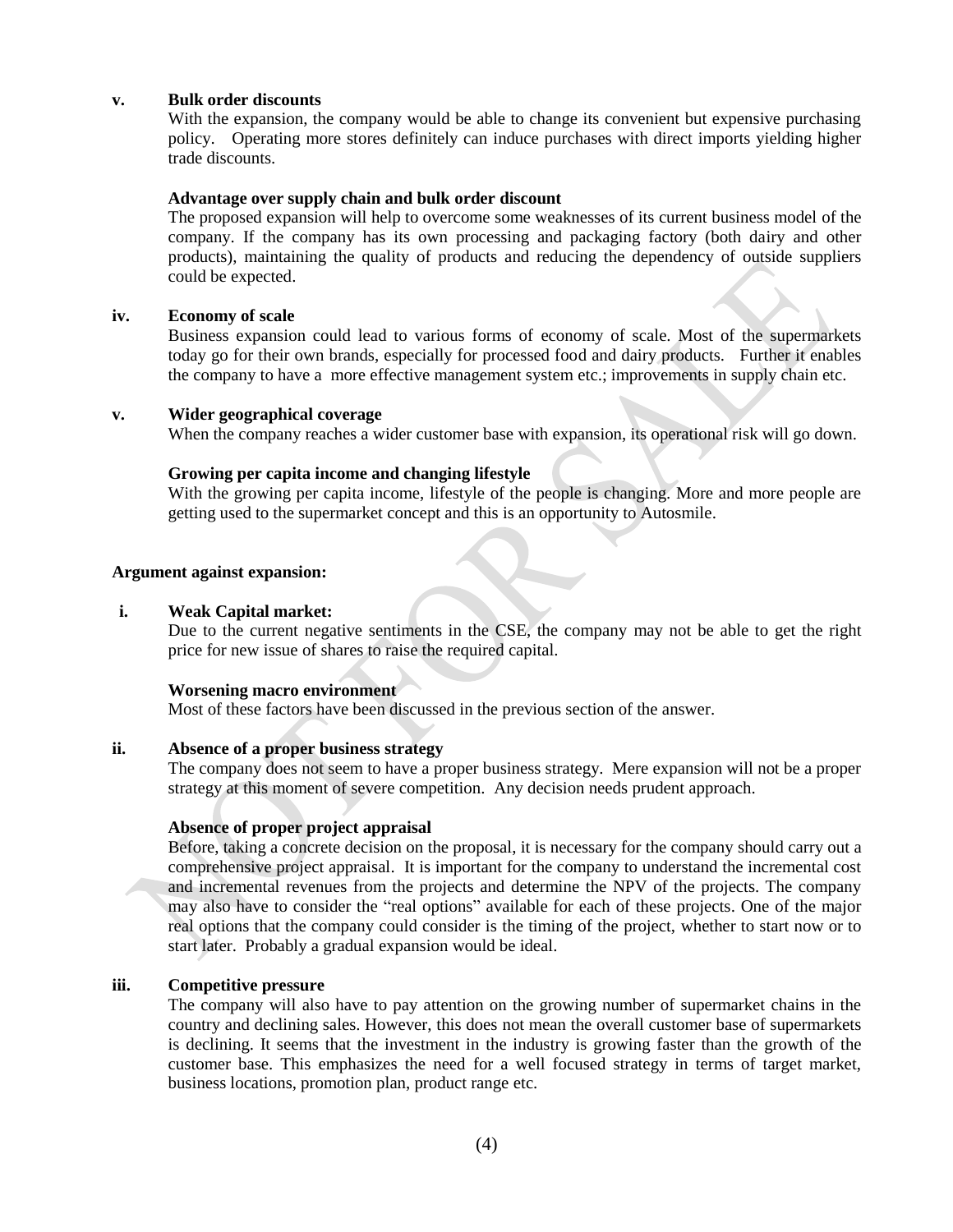#### **Overall Conclusion:**

As a company, it has to consider growth opportunities and develop strategies to face the challenges of the environment. However, the company should carry out proper planning and evaluation of projects before implementing them.

#### **(c) How do you propose for the company to raise the required capital Justify your answer with valid reasons?**

As already discussed in the previous sections with the present macro economic development in the country, the cost of capital for any business would increase .(Recently presented 2013 budget has also proposed to raise more local funding to bridge the budget deficit. when in Sri Lankan government is already indebted heavily locally and to the outside world). With the increase in government borrowing interest rates will go up further. Therefore, an immediate long term borrowing would be beneficial to the company.

(i) The company should consider of issuing debentures with longer term maturity. This will cause a net gain over years for the company (with the increase in interest rates in the economy). It may be attractive to the public if the coupon rate is fixed around 75 to 125 basis points above the long-term bank deposits. The Company"s goodwill in the supermarket business will help to raise required capital through debentures subject to other underlying factors.

Other advantages associated with the debentures to the company:

- i. Features of the debenture to be issued can be decided by the company to match its cash flows and financial market condition. (e.g. with other underlying factors maturity, call provisions, collateral, convertibility etc.)
- ii. Tax deductibility.
- (ii) **Rights Issue :**If the debentures do not fit the existing capital structure of the firm raising a part of the required capital by way of right issue could be considered, i.e. initially the company may raise further equity through a right issue and then go for a debenture issue. This will help the company to keep its capital structure at its target and also to keep the rate of debt at a relatively low level.
- (iii) **Term Loan :** Term Loan from bankers: If the company wishes to raise a large amount by way of loans for a long period, it would not be cheaper due to the prevailing market conditions. Bankers will be reluctant to lend over a long period. If bankers are agreeable, a term loan is not a bad idea account for the tax shield.

With the limited data it is difficult to conclude what exactly the company should do in this regard. The company should take a decision by analyzing various factors such as the current capital structure, the impact on the cash flow and the profitability, the cost of issue, collateral requirements placement  $\&$  other schemes such as sale of surplus assets, if any etc.

#### (d) *Candidates should be able to link the issue to the current financial markets.*

The company intends to embark on a number of new projects and it is said that "in planning its future the Autosmile was advised to look carefully at a number of factors which may affect the business …….".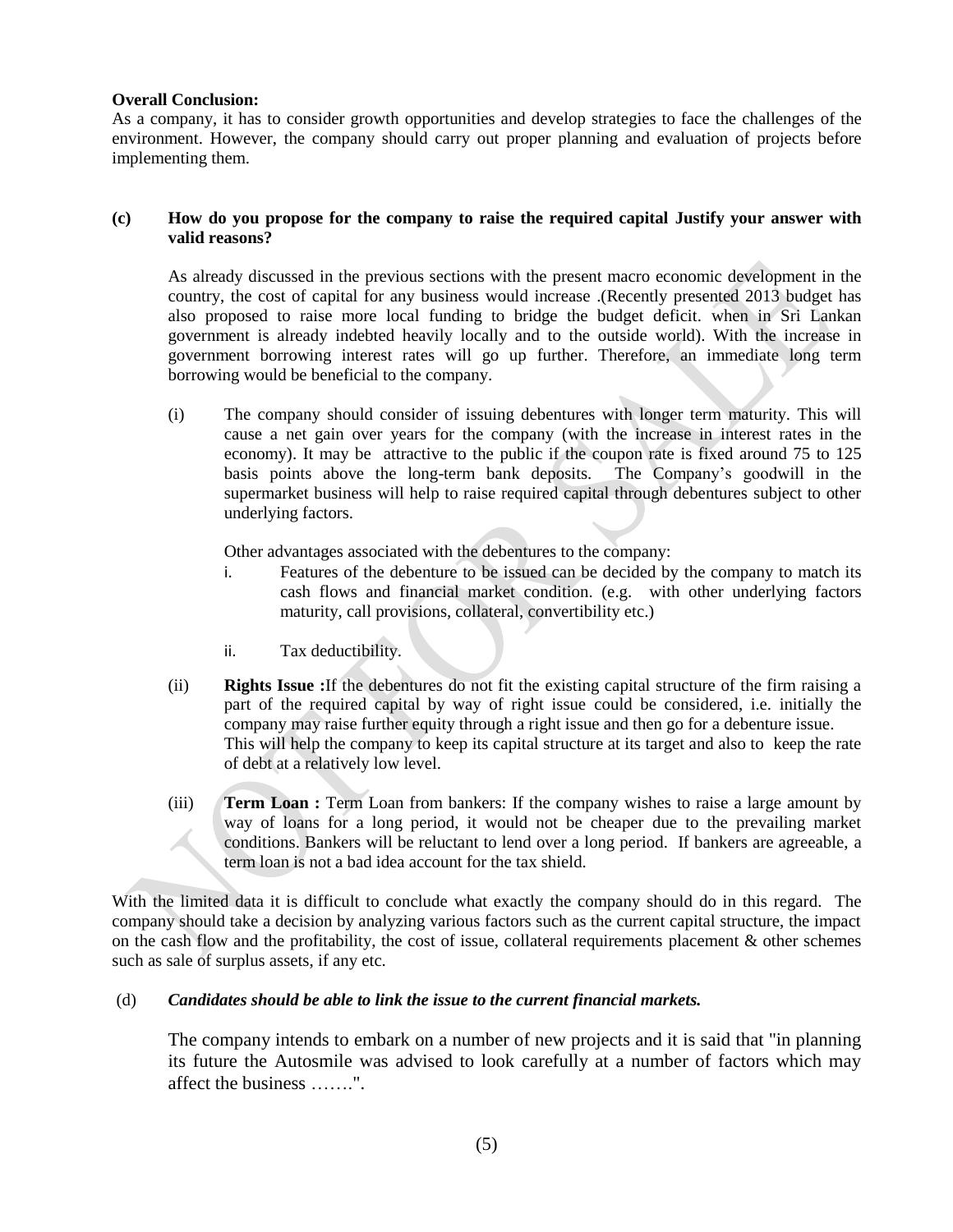The identified projects require a substantial amount of funds which the company may or may not be able to raise easily. If the company cannot raise the required capital it will be subject to external capital rationing .i.e. hard rationing Even if the company could raise the required capital at a high cost, the company may not be able to realize the important overall business objective of "maximizing shareholder wealth". In such a situation the company should consider soft capital rationing" at least in the short run.

In the context of high uncertainty and limitations of capital discussed above it is important to identify the projects that have the potential of realizing the best outcome within a planning period and in this regard, among other matters Scenario Analysis, Linear Programming and Real Options will be useful.

**Scenario Analysis** recognises possible outcomes under alternative scenarios based on "what if" criterion. It is a useful tool for identifying the critical factors in project evaluation.

**Linear Programming** can identify projects which will maximize benefits e.g. NPV, under a capital rationing situation due to budget constraints.

**Real options** offer the management a flexibility in decision making in response to changes in the environment by postponing, abandoning etc. of projects and thereby enabling the company decision making under uncertainty and limiting downside risk.

**(Total 25 marks)**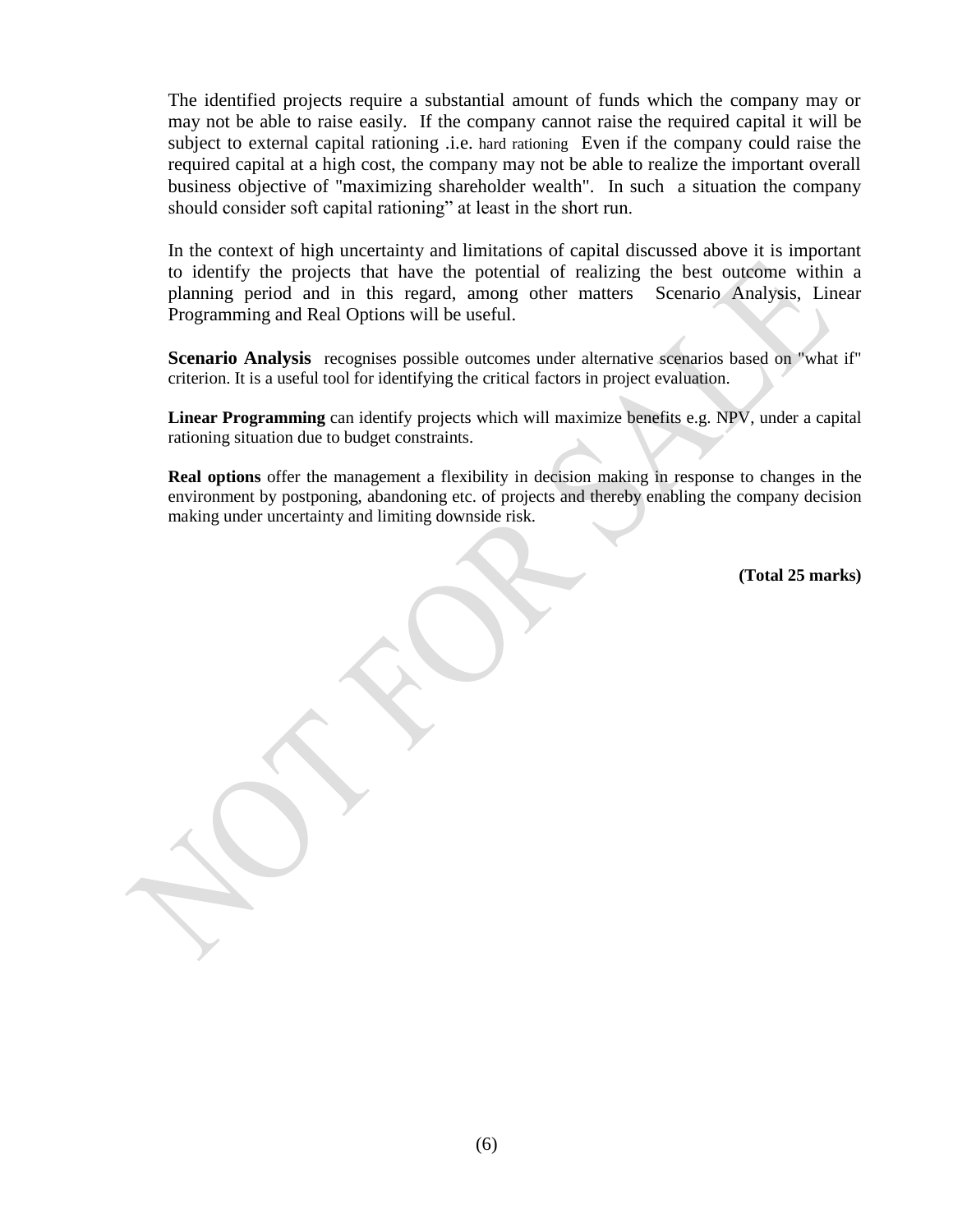**All Contracts** 

(a) (i) Growth companies are those which generate significant positive cash flows or earnings, increasing at significantly faster rates than the overall economy. The ideal example of a growth company is Google. A growth company tends to have very profitable reinvestment opportunities for its own retained earnings. Thus, it typically pays little or no dividends to stockholders, opting instead to ploughing most or all of its profits back into expanding business.

Growth companies are capable of generating substantial earnings giving attractive re-investment opportunities subject to available liquidity. Thus these companies, as a policy, must plough some profits for reinvestment rather than paying dividends, especially due to the fact that the such companies would be subject to serious pressures and threats from the external factors.

There is no definite optimal factor for an optimal D/E ratio to a growth company viz. it could vary according to the industry or line of business stage of development etc. The debt-equity relationship could vary according to industries involved, a company"s line of business and its stage of development. However, because investors are better off putting their money into companies with strong balance sheets, common sense tells us that these companies should have, generally speaking, lower debt and higher equity levels.

Growth rate positively affects the capital structure of a company. The growth opportunity will require more capital to finance the growth. However, companies will tend to take the course of least resistance, obtaining financing from sources that are readily available and then steadily moving on to sources that may be more difficult to utilize. (Pecking Order Theory)

**Note:** The question specifically refers to optional mix for a **'growth company'**. The candidates required to answer accordingly.

- (ii) MV (g) = MV (u) + DT Market value of a geared company is greater than an ungeared company, and the difference is due to the debt tax shield . (DT)
- (b) Market value of Eveready Paint  $\angle$  = Rs. 8 million shares x Rs. 100  $=$  Rs. 800 million.

since Natures Chemi's earnings are 4 times greater, the market value of Natures –Chemi is Rs.  $800 \times 4 =$  Rs. 3,200 million

| $\sim$ | MV(g)       | $=$      | $MV(u) + DT$                              |
|--------|-------------|----------|-------------------------------------------|
|        |             |          | $800 \times 4 + 3,000 \times 15\%$        |
|        |             |          | $Rs. 3,650$ million                       |
|        | MV(d)       | $=$      | Rs. 3,000                                 |
|        | MV(e)       | $=$ $-$  | $3,650 - 3,000 = \text{Rs. } 650$ million |
|        | MV of share | $\equiv$ | Rs. $650$ million= Rs. $65$               |
|        |             |          | 10 mn shares                              |

since Natures Chemi"s current share price is Rs. 75 and is currently trading at an overvalued price (difference of Rs. 10)

**Note** – There are other alternative approaches to determine the answers.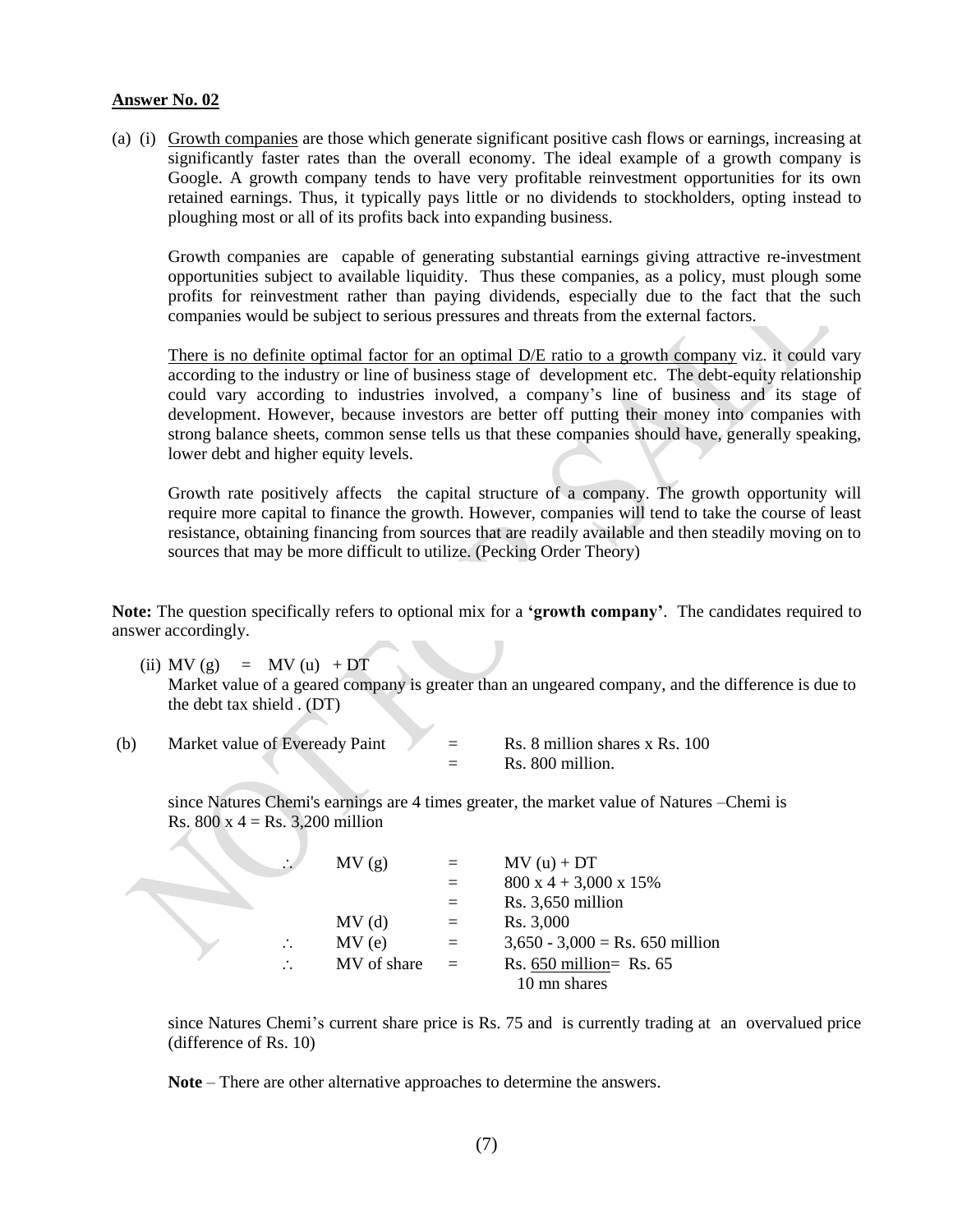Capital Structure after right issue Rs. Mn Equity  $\longrightarrow 18$ mn shares @ Rs. 65 1,170 Debt  $\longrightarrow$  (3,000 - 400) 2,600 3,770 Rs. (ii) Operating profit 1,500 Less: Redundancy (35,000 x 6 x 1,000) (210) Finance cost (Rs. 2,600 @ 12%) (312) Profit before tax 978  $\text{Tax } @ 15\% \tag{146.7}$ Profit after tax 831.3 ====== Dividend (60%)  $=$  831.3 x 60%  $=$  498.78 High networth individual dividend = Rs. 498.78 x  $51\%$  $=$  Rs. 254.37 ========= High networth individual investment =  $(51\% \times 10 \times \text{Rs.} 75) + (400 \times 51\%)$  $=$  382.5 + 204= Rs. 586.5 million Dividend yield = 254.37 586.5  $= 43%$ (iii) Dividend per share  $=$  Rs. 498.78 million 18,000,000  $=$  Rs. 27.71 P =  $\underline{Do (I+g)}$  $Ke - g$  $=$  27.71 (1.05) 0.2 - 0.05 share price  $=$  Rs. 193.97 =======

**(Total 15 marks)**

(c) (i) Rights issue =  $8,000,000 \times 50$  = Rs. 400 million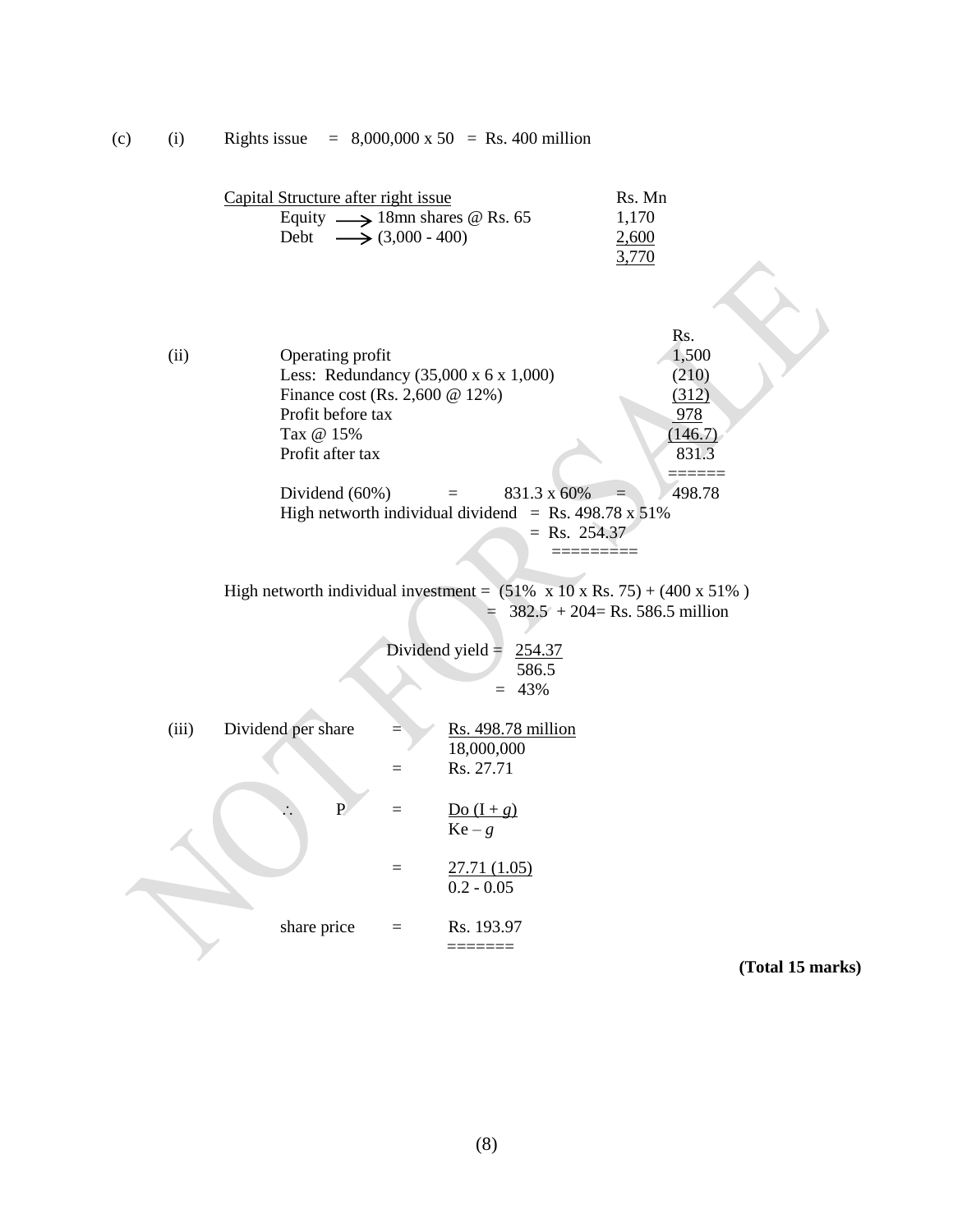(a) "Business in Distress", simply means a business that is in danger or trouble due to various factors, internal or external.

These companies, in order to sustain, may require " reconstruction" and turning around and the financing required for the turnaround process is called turnaround financing.

Turnaround financing could provide an injection of funds e.g. fresh equity**)**, debt structuring of writing off debts conversion of debts to equity or conversion of interest rates, conversion of currency (SWAPS), enabling to resuscitate a sick business.

- (b) higher the Z score  $\longrightarrow$  financially strong ( Z > 2.99) lower the Z score  $\longrightarrow$  likelihood of bankruptcy (generally score below 1.81)  $Z = 0.012 x_1 + 0.014 x_2 + 0.033 x_3 + 0.006x_4 + 0.010 x x_5$  $=$  0.012 x  $\frac{150}{100} + 0.014$  x  $\frac{300}{10033} + 0.033$  x  $\frac{225}{175} + 50$  + 0.006 x  $\frac{1,000}{100x10} + 0.010$  x  $\frac{800}{1000}$ 1000 1000 1000 500 1000  $=$   $(0.0018 + 0.0042 + 0.007425 + 0.012 + 0.008) \times 100$  $=$  3.34  $===$ The company is in a financially healthy position. (c) (i) Share buyback(required cash) =  $10$  million shares x 15% x 1/10 x 100  $=$  Rs. 15 million
	- (ii) Share buyback: the cash payment is used to buy back shares to reduce the stated capital. In future, there would not be cash outflows. Furthermore, share buy back would change the capital structure of the firm by way of dividend on the shares cancelled.

By way of dividend. In a dividend payment a periodic cash outflow is expected affecting fund availability. When a dividend is paid dividend tax on behalf of shareholders will have to be made by the company.

|     | (iii) | Capital structure                           | Rs. mn |                              |
|-----|-------|---------------------------------------------|--------|------------------------------|
|     |       | Equity = $(10,000,000 - 150,000)$ x 90      | $=$    | 886.5                        |
|     |       | Debt                                        | $=$    | 500.0                        |
|     |       | Capital employed                            | $=$    | 1,386.5                      |
|     |       |                                             |        |                              |
| (d) |       | 180<br>Property at cost                     |        |                              |
|     |       | 310<br>Revaluation adjustment               |        |                              |
|     |       | <b>Property Revaluation</b><br>490          |        |                              |
|     |       |                                             |        |                              |
|     |       | Value attributable to ordinary shareholders |        | $250 + 310$ =Rs. 560 million |
|     |       |                                             |        | $560/5.6$ mn share           |
|     |       |                                             | $=$    | Rs. 100 per share            |
|     |       | Price to Book value $= 560 \times 1.5$      | $=$    | Rs. 840 million              |
|     |       |                                             | $=$    | 840/5.6                      |
|     |       |                                             |        | Rs. 150 per share            |
|     |       |                                             |        |                              |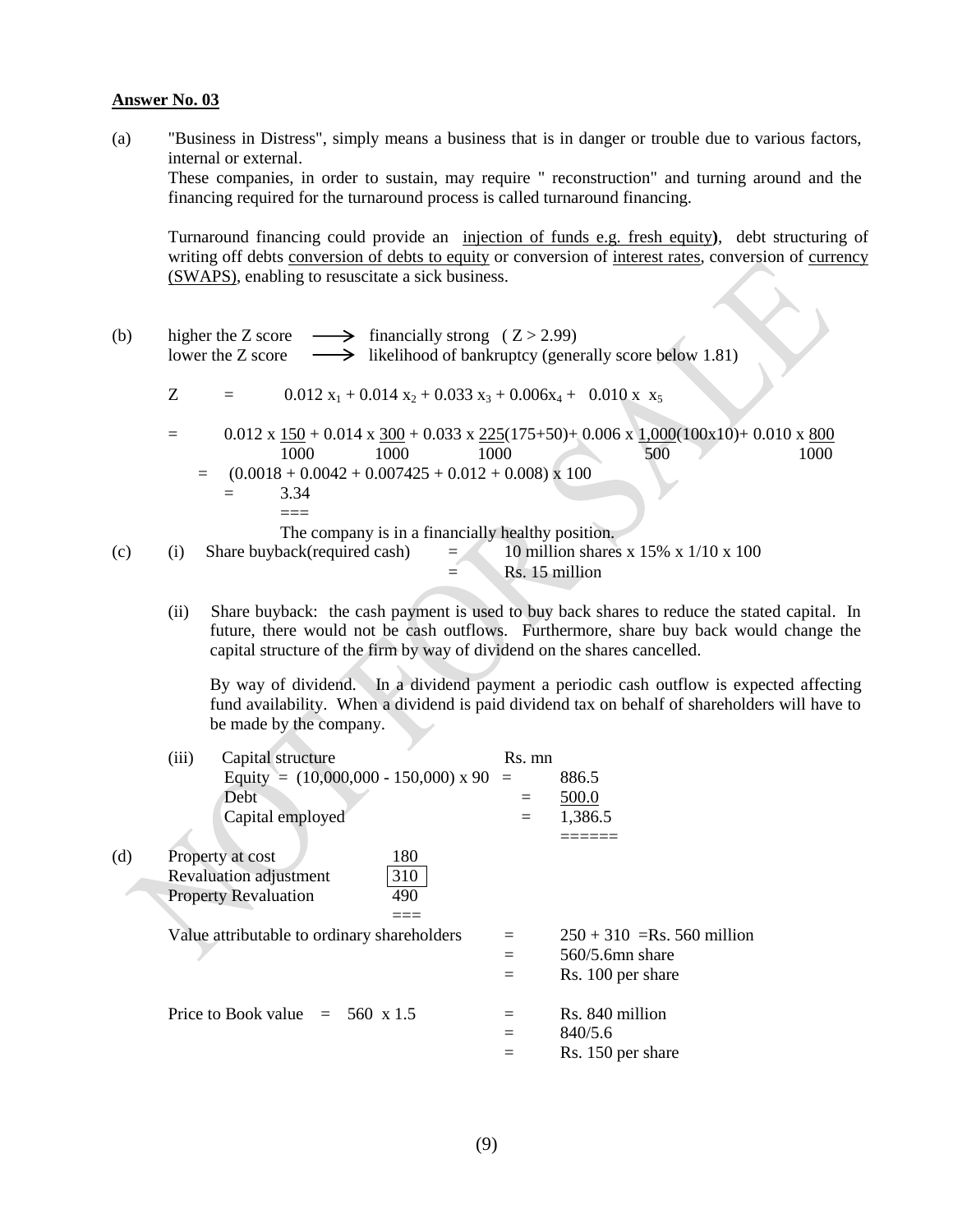|     | Price to Earnings               | 30 x 11.5 P/E<br>$\equiv$                                                                                                         |                        | $=$<br>$=$<br>$=$ | Rs. 345 million<br>345/5.6 million<br>Rs. 61 per share |  |
|-----|---------------------------------|-----------------------------------------------------------------------------------------------------------------------------------|------------------------|-------------------|--------------------------------------------------------|--|
|     | Replacement                     | $=$ Rs. 33 x 12 million                                                                                                           |                        | $=$<br>$=$<br>$=$ | Rs. 396 million<br>396/5.6 million<br>Rs. 70 per share |  |
|     | $\ddot{\cdot}$                  | The intrinsic value of the shares Rs. 61 - Rs. 150<br>it is not prudent to sell at the maximum price of Rs. 84 $/(70 \times 1.2)$ |                        |                   |                                                        |  |
| (e) | US \$100 x 40 x 85% x 365 x 132 | Net profit margin<br>Net profit                                                                                                   | $=$<br>$\equiv$<br>$=$ | 0.20              | Rs. 163,812,000<br>Rs. 32.76 million                   |  |
|     |                                 |                                                                                                                                   |                        |                   |                                                        |  |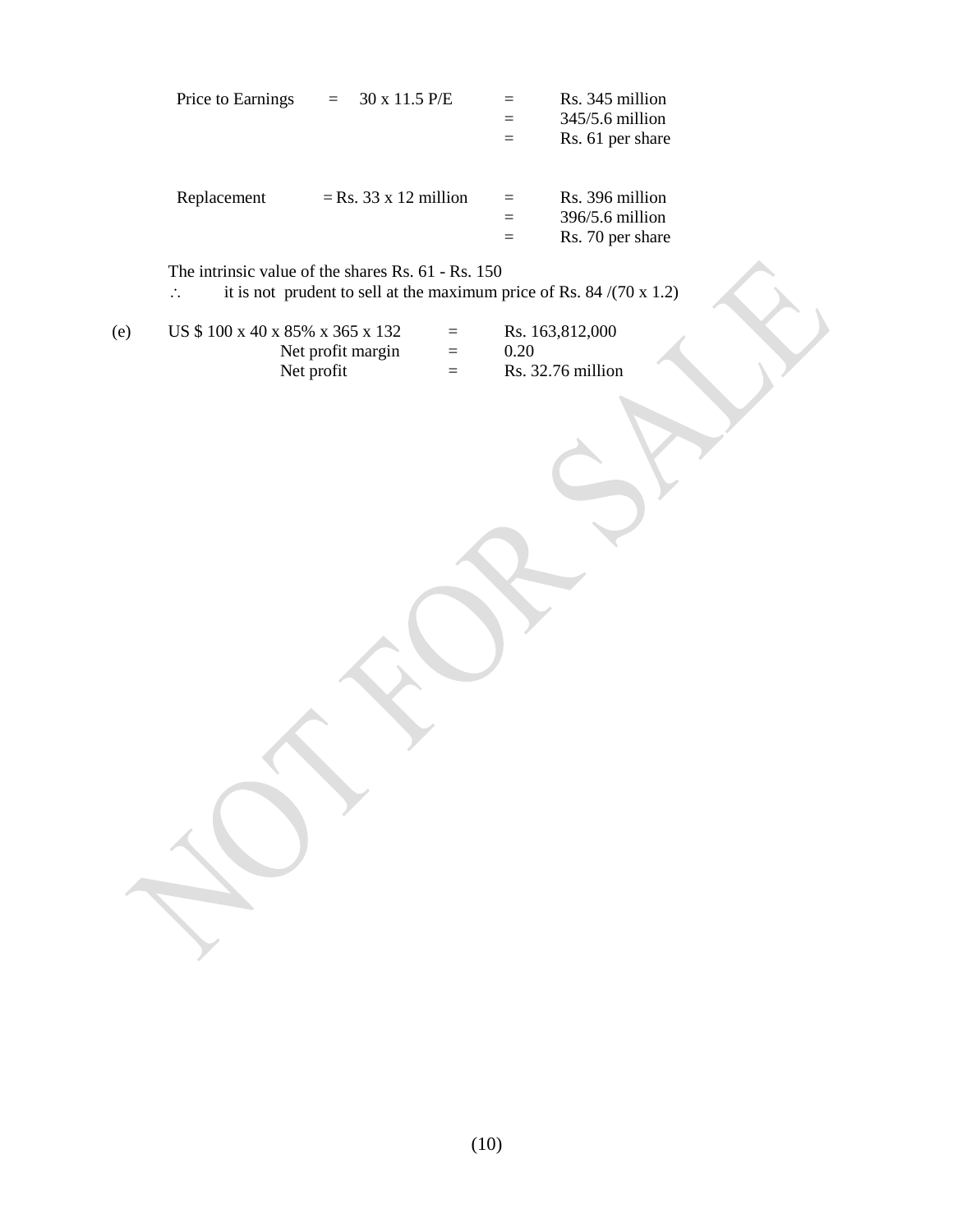(a) **Note:** Rates expressed are" annualized rates". Therefore before solving the problems it is important to express the given rates as rates for a period of three months.

3 months annualized rates converted for a period of three month rates

|                                                                                                      | <b>Borrowing</b>                          | Deposit |                                                          |
|------------------------------------------------------------------------------------------------------|-------------------------------------------|---------|----------------------------------------------------------|
| 3 Months SKW                                                                                         | 2.4%                                      | 1.8%    |                                                          |
| 3 Months JPY                                                                                         | 3.075%                                    | 2.25%   |                                                          |
| 3 Months PHP                                                                                         | 1.75%                                     | 1.625%  |                                                          |
| The balance to be settled                                                                            | $=$ CNY 4,000,000/2 $=$ CNY 2,000,000     |         |                                                          |
| Spot rate (CNY to SKW)                                                                               | $= 2.1610 + -0.0050$                      |         |                                                          |
| As Juad buying CNY, they have to buy at the bank's selling rate which is $= 2.1610 + 0.0050 = 2.166$ |                                           |         |                                                          |
| Cost at the spot rate                                                                                | $=$ CNY 2,000,000 x 2.166 = SKW 4,332,000 |         |                                                          |
| Three month forward rate (CNY to SKW)                                                                | $= 2.2145 + 0.0075$                       |         |                                                          |
| Under forward rate Juad has to buy at the rate of                                                    |                                           |         | $= 2.2145 + 0.0075 = 2.2220$ (bank forward selling rate) |
| Cost at the forward rate                                                                             | $=$ CNY 2,000,000 x 2.222                 |         |                                                          |
|                                                                                                      | $=$ SKW = 4,444,000                       |         |                                                          |
| <b>Approximately</b>                                                                                 |                                           |         |                                                          |

At a glance it seems the cost is more if the company goes for a forward contract.

The advantage in terms of SKW =  $4,444,000 - 4,332,000 = 112,000$ 

#### *Advantages of using forward agreement:*

A firm can fix the exchange rate today (at the current rate) for a transaction which will take place at a future date. Then the firm is sure of exactly how much it is going to receive or pay in terms of local currency. Therefore, it does not face a risk in terms of future exchange rate changes. Finally a large fluctuation of firms cost/revenue and profits due to exchange rate changes can be controlled.

#### *Disadvantages of using forward contracts:*

The exchange rate could change favorably. There is a possibility that the value of the paying foreign currency to go down against the local currency. and to pay less in terms of the local currency. Such favorable changes cannot be expect when the rate is fixed in advance under a forward agreement.

There may be occasions where you may have to cancel the transaction due to various reasons.

(b) Juad has to borrow SKW and buy JPY in advance and invest in JPY for three months till the payment date.

The amount of JPY needed at the end of three months  $= JPY 1,400,000$ 

The amount ,Juad has to invest now to get JPY 1,400,000 in 3 months = 1.0225 1,400,000 1 1,400,000 *JPY R*  $\frac{JPY1,400,000}{T} =$  $\ddot{}$ = **JPY 1,369,193** \**Note that the JPY deposit Rate is 2.25% or 0. 0225 for a period of three months*  Amount of SKW needed to buy JPY 1,369,193 = JPY 1,369,193x7.56045 =**SKW 10,351,715** \* *Recognize that Juad has to buy at Bankers selling rate (7.5585 +0.00195 = 7.56045)*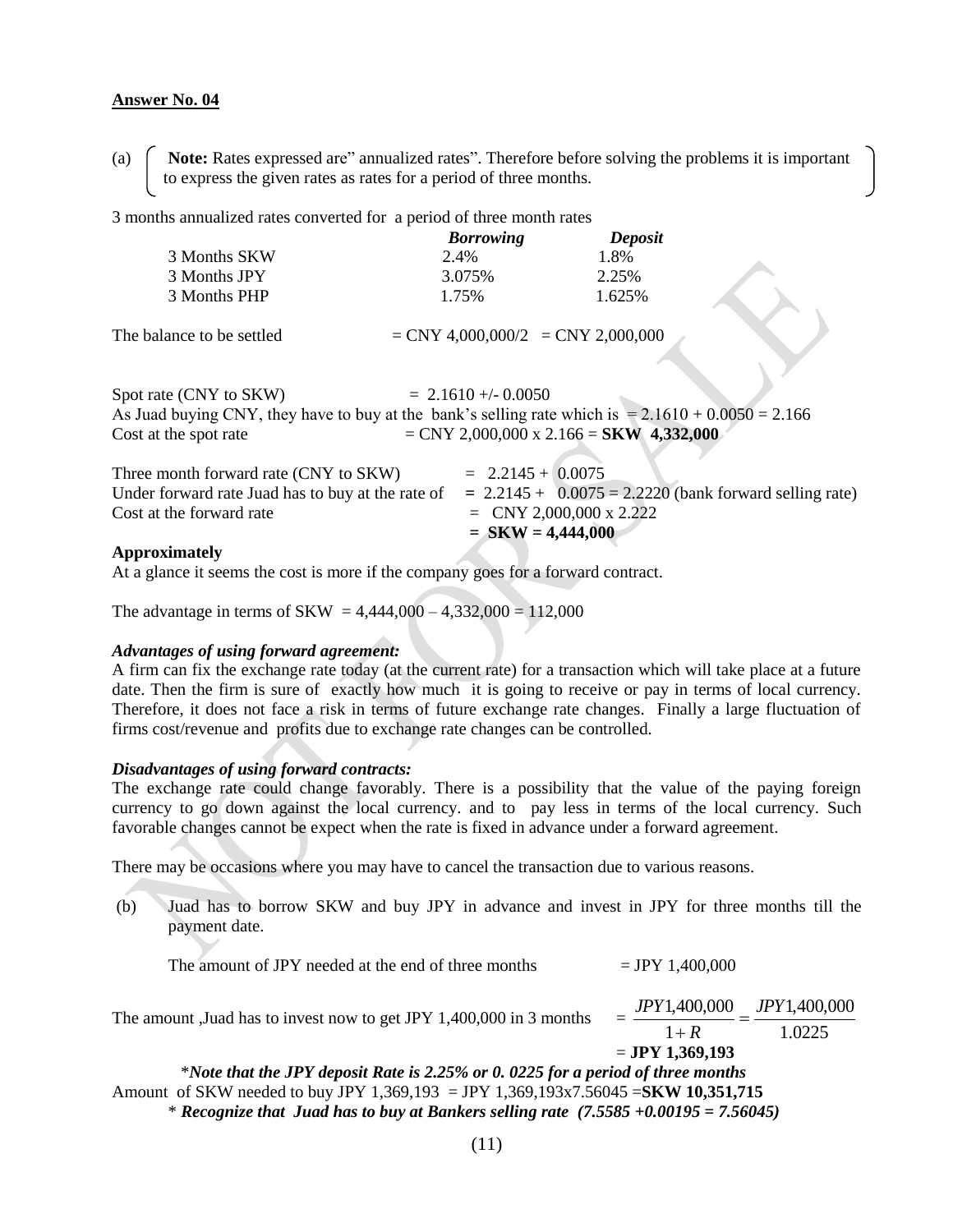As Juad is going to borrow SKW 10,351,715**,** it has to pay in 3 months with interest

- $=$  SKW 10.351.715\* (1+R)
- $=$  SKW 10,351,715\* (1.024)
- = **SKW 10,600,156 SKW 10,600,156 is the real cost South Korean Won.**

*\*Recognize that they have to borrow at the rate of 2.4% = .024*

#### **The effective forward rate of the firm:**

At the end of three months Juad settles JPY 1,400,000 to the Japanese party with the money available in JPY deposit. For the borrowed money they will have to pay to the bank SKW 10,600,156

**So effective forward rate is = approximately**   $JPY = 10,600,156 = 7.571$ 1,400,000

(c) Juad borrows Philippine Peso (PHP) in 3 months advance and invest in SKW. Amount Juad has to collect from Philippine in three months' time  $=$  PHP 2,500,000 Juad has to borrow PHP against the amount receivable in 3 months =

$$
\frac{PHP2,500,000}{PHP2,500,000} = PHP2,457,002
$$

$$
\frac{1+R}{}
$$

1.0175 (That is the present value of future receivables) \*Note that PHP borrowing rate is  $1.75\% = 0.0175$ 

#### Convert PHP 2,457,002 to SKW  $=$  PHP 2,457,002 x 2.2444 = SKW 5,514,495 (*Note that they have to sell at the bank buying rate*  $= 2.2504 - 0.0060 = 2.2444$ )

The company then will invest SKW 5514495 for three months at the rate of 1.8%  $=$ SKW 5,514,495  $*(1+R)$  $=$  SKW 5,514,495  $*(1.0180)$ Amount with the interest =  $SKW$  5,613,755

#### **Therefore, the receipt in South Korean Won (SKW) with a money market hedge is = SKW 5,613,755**

The company will settle the PHP borrowing with PHP 2.5m receipt.

#### **The effective forward exchange rate in this case is = 2.245 approximately**

*SKW5,613,755* PHP*2,500,000*

Note: Exchange rates given in the question do not necessarily reflect the real parity rates.

(c) Relevant matters to be considered.

- Location
- Availability of infrastructure//manpower
- Cost considerations
- Comparative/Competitive advantage
- Industrial relations/Trade union behaviour
- Government Policies e. g. Duties/duty concession/taxation
- Financial Market
- Risks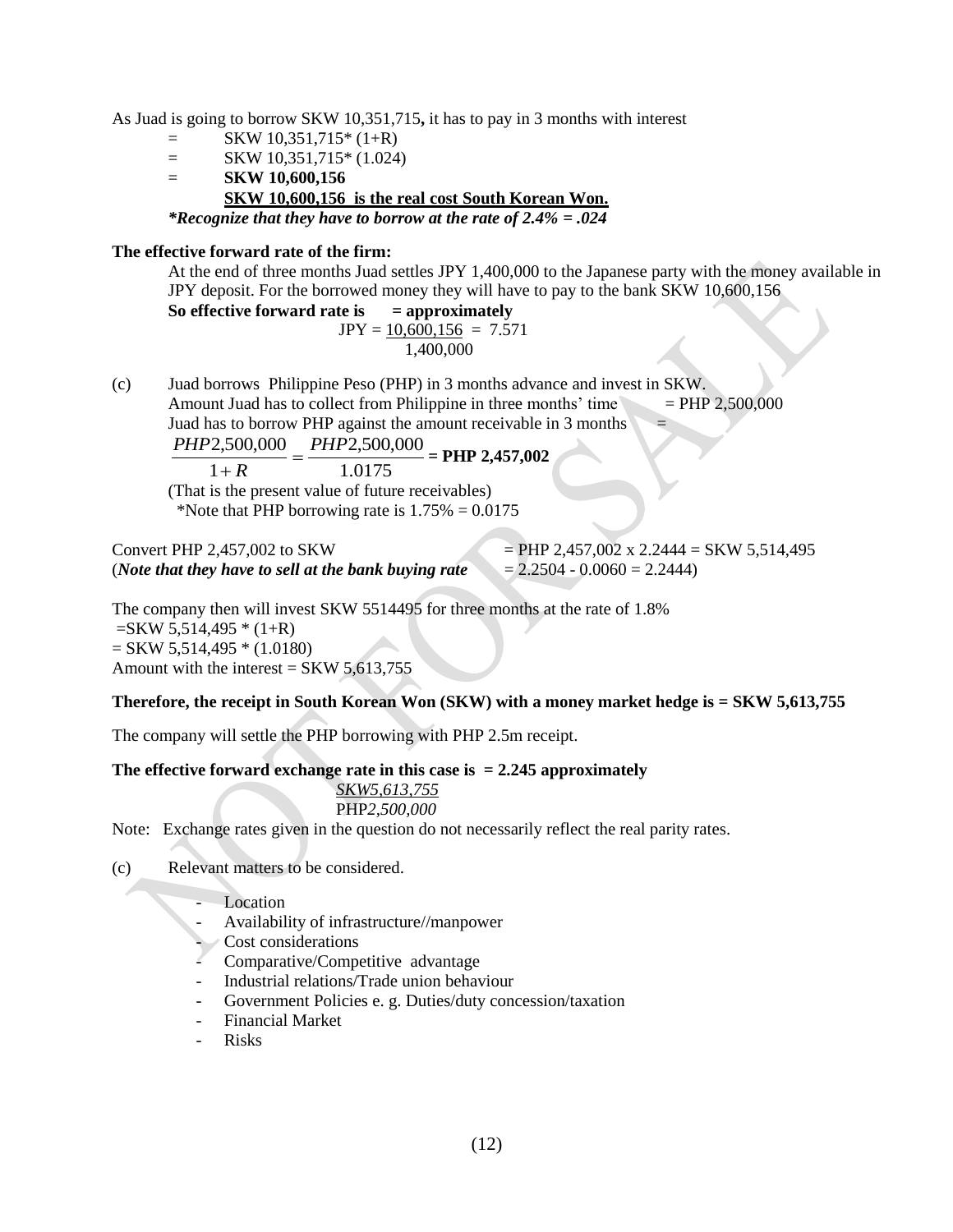(a) Financial flexibility refers to a firm"s ability to take advantage of unforeseen circumstances depending on the firm"s financial policies and financial structure.

Key factors driving dividend policy include:

- the amount of profit to be distributed/liquidity
- Leverage
- Future growth opportunities/reinvestment opportunities and plans
- Investor/shareholder psychology
- Taxation
- Economic uncertainty
- Cost of funds
- Macro-economic considerations
- Peer benchmarking
- Company Policy
- Legal & Contractual Restrictions **–**(e.g. solvency test)
- Effect on share Price Volatility, etc

#### (b) **To : Finance Director**

**Re : Proposal for simplifying the capital structure.**

This refers to our discussion on 28th December 2012 on the above.

- (I) Principles to be considered in preparing an equitable scheme for the proposed revision of the capital structure.
	- (a) The rights attaching to each class of share are contained in the Articles of Association (AA) of the company and the rights could only be altered in accordance with the procedure laid down in the Articles of Association with the specific approval of the requisite majority of the holders of the particular class of share.
	- (b) As far as possible, the rights and priorities attached to each class of share should be maintained and if rights and privileges of a particular class of shares are affected, it is important to consider provision of adequate compensation for such class of shares, as discussed below.
	- (i) 6% cumulative preference shares

Currently they have a priority over others in income distribution. This right is preserved under the proposed scheme. Furthermore; they will be entitled to a higher percentage of dividend. However the adequacy of the compensation is questionable.

(ii)` 8% cumulative participating preference shares

When 8% cumulative participating preference shares are converted to 6.5% cumulative preference shares some of their privileges will be lost viz. 8% is to lowered to 6.5% and they lose the right to participate in further distribution of 'surplus' of  $\frac{1}{4}$  currently available. However the attributable loss to them will be compensated by the issue of 6,00,000ordinary shares. The adequacy of the compensation should be considered.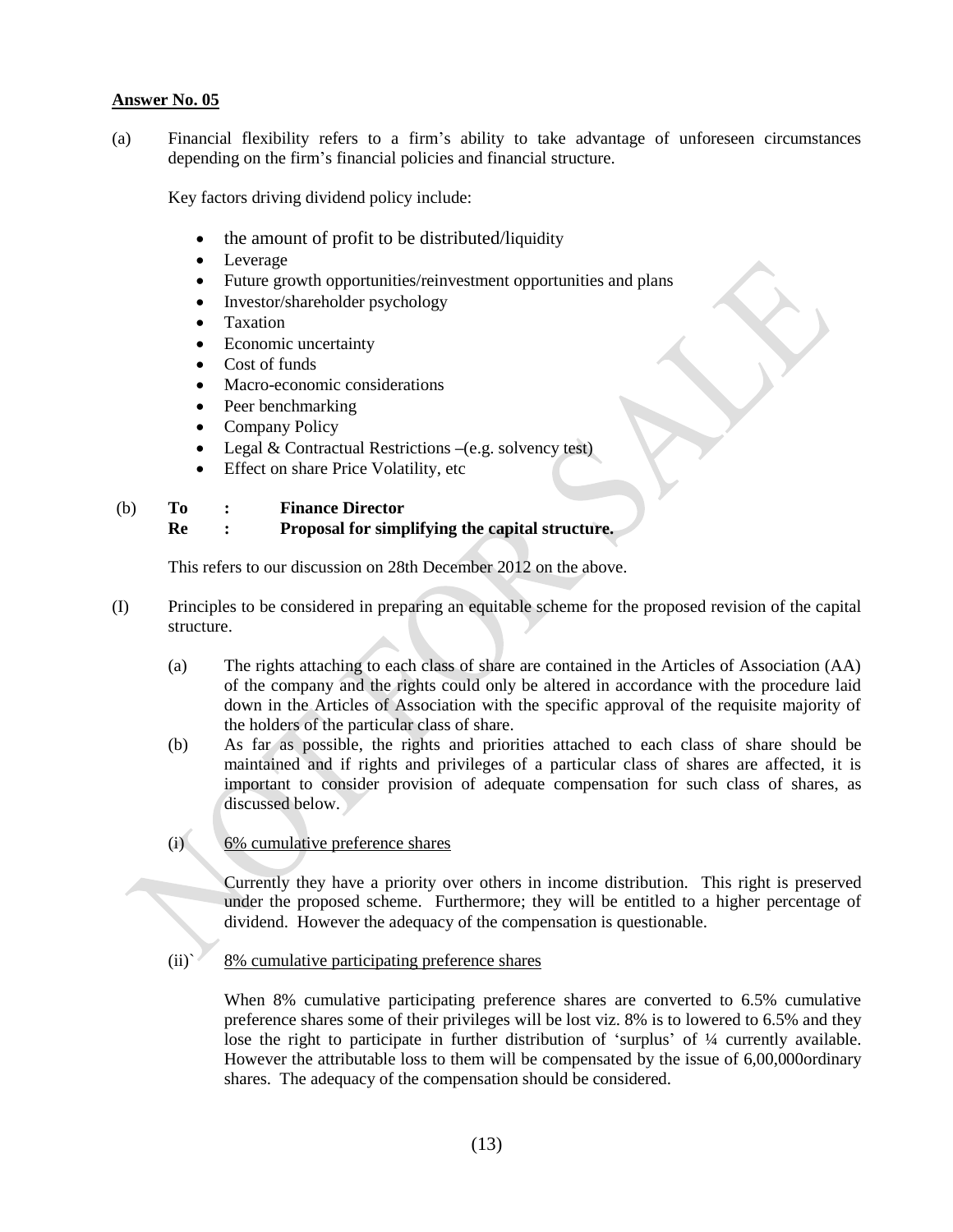#### (c) Ordinary shareholders

The capitalization of revenue reserves will be a disadvantage to the existing ordinary shareholders as part of the revenue reserves after capitalization will be distributed to the cumulative participating preference shareholders.

Sucha scheme will also dilute the controlling interest of the current ordinary shareholders. However, the suggested scheme will benefit the existing ordinary shareholders by lowering the prior charges of the cumulative preference shares against the profits.

#### (II) The capital structure of the company after the proposed revision

9,500,000 6.5% cumulative preference shares 95,000 Stated capital (30,000 + 330,000) 360,000

Revenue reserves (Rs. 375 m - Rs. 330 m) 45,000

 Rs. '000' 455,000 500,000

#### **Workings**

|                  |                                     | Current ('000) | Proposed ('000')        |  |
|------------------|-------------------------------------|----------------|-------------------------|--|
| $\left(1\right)$ | No. of Cumulative Preference Shares | 1,500          | 1,500                   |  |
| (ii)             | Participating<br>No. of Cumulative  | 8,000          | $8,000$ (in the form of |  |
|                  | Preference shares                   |                | cumulative preference   |  |
|                  |                                     | shares)        |                         |  |
|                  | No. of ordinary shares (a)          |                | 6,000                   |  |
| (iii)            | <b>Ordinary Shares</b><br>(b)       | 3,000          |                         |  |
|                  |                                     |                | 27,000                  |  |
|                  |                                     |                |                         |  |

#### (III) The company currently earns 10% of the net assets (Rs. 500m) after tax i.e. Rs. 50 million

| Current           |                          |      |                       |       |                   |                  |                       |                                |                            |                         |                                            |            |
|-------------------|--------------------------|------|-----------------------|-------|-------------------|------------------|-----------------------|--------------------------------|----------------------------|-------------------------|--------------------------------------------|------------|
|                   | <b>Stated Cap</b><br>Rs. |      | Div% Div Distribution |       | <b>Furthrt DD</b> | <b>Total Div</b> |                       | <b>Share Distr</b><br>after CR | No of Ord<br><b>Shares</b> | <b>DivDist After CR</b> |                                            |            |
|                   |                          |      |                       |       |                   |                  |                       | (Value) (Rs.)                  |                            | 0.6                     | 0.8                                        |            |
| <b>OrdS</b><br>۱h | 30,000,000               |      | 3,000,000 2/30        | lf E2 | 2,000,000         | 5,000,000        | Ord.<br>Shares        | 30,000,000                     | 3,000,000                  |                         |                                            |            |
| (No)              |                          |      |                       |       |                   |                  |                       | 270,000,000                    | 27,000,000                 |                         |                                            |            |
|                   |                          |      |                       |       |                   |                  |                       | 300,000,000                    |                            |                         | 30,000,000 18,000,000 24,000,000           | 30,000,000 |
| <b>CPS</b>        | 15,000,000 0.06          |      | 900000                |       | $\Omega$          | 900,000          | 6.5%<br><b>CPS</b>    | 15,000,000                     |                            | 975000                  | 975,000                                    | 975,000    |
|                   |                          |      |                       |       |                   |                  |                       | 15,000,000                     |                            |                         |                                            |            |
| <b>CPPS</b>       | 80,000,000               | 0.08 | 6400000               |       | 1600000           | 8,000,000        | 6.5%<br><b>CPS</b>    | 80,000,000                     |                            | 5,200,000               | 5,200,000                                  | 5,200,000  |
|                   |                          |      |                       |       |                   | 0                | Ord.<br><b>Shares</b> | 60,000,000                     | 6,000,000                  | 3,600,000               | 4,800,000                                  | 6,000,000  |
|                   |                          |      |                       |       |                   |                  |                       |                                |                            |                         |                                            |            |
|                   | 125,000,000              |      | 10,300,000            |       | 3,600,000         | 13,900,000       |                       | 455,000,000                    |                            |                         | 27,775,000 34,975,000 42,175,000           |            |
| <b>RR</b>         | 375,000,000              |      | 39,700,000            |       | 36,100,000        | 36,100,000       |                       | 450,000,000                    |                            |                         | 22,225,000 15,025,000                      | 7,825,000  |
|                   | 500,000,000              |      | 50,000,000            |       | 50,000,000        |                  |                       | 500,000,000                    |                            |                         | 3,600,000 50,000,000 50,000,000 50,000,000 |            |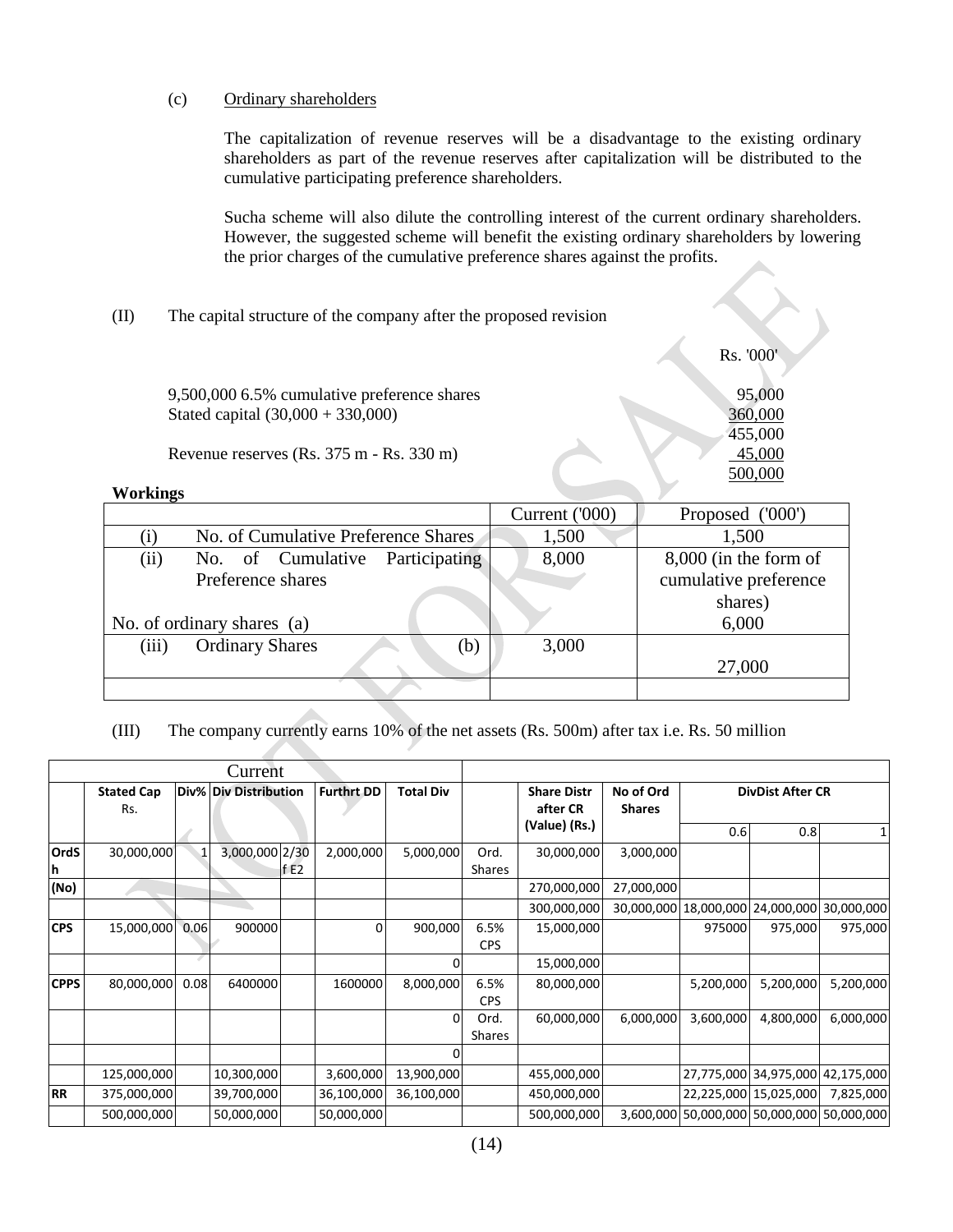(IV) Under the proposed scheme the existing 6% cumulative preference shareholders would gain marginally, (only 75,000) whereas the 8% cumulative participating preference shareholders may gain but the extent of which depends on the rate of ordinary dividend declared. The expected gain dividend of ordinary shareholders will be high. The proposed scheme will increase the number of ordinary shares, leading to a reduction of EPS and the annual transfers to revenue reserves.

#### Any other matters

- The proposal will improve the current seems unsound effect of high gearing, but at the same time sufficiency of distributable profits should be considered.
- Convening a meeting of shareholders under the provisions of Article of Association.
- Obtain approval of shareholders for by way of an EGM to consider the resolution.
- The effect on EPS/leverage.
- Higher dividend payout ratio will reduce the revenue reserve and affect the company's growth/reinvestment prospects/profit potential.
- The company has resorted to external borrowing at a marginal cost of capital at 18%, the potential undesirable impact on profitability will be higher.
- Possibility of further simplification of the capital structure
- Currently the interest rates are higher (compared to a few years ago) recognizing the market interest rates it is important to consider whether the 6.5% to cumulative preferences shares is adequate.

**(20 marks)**